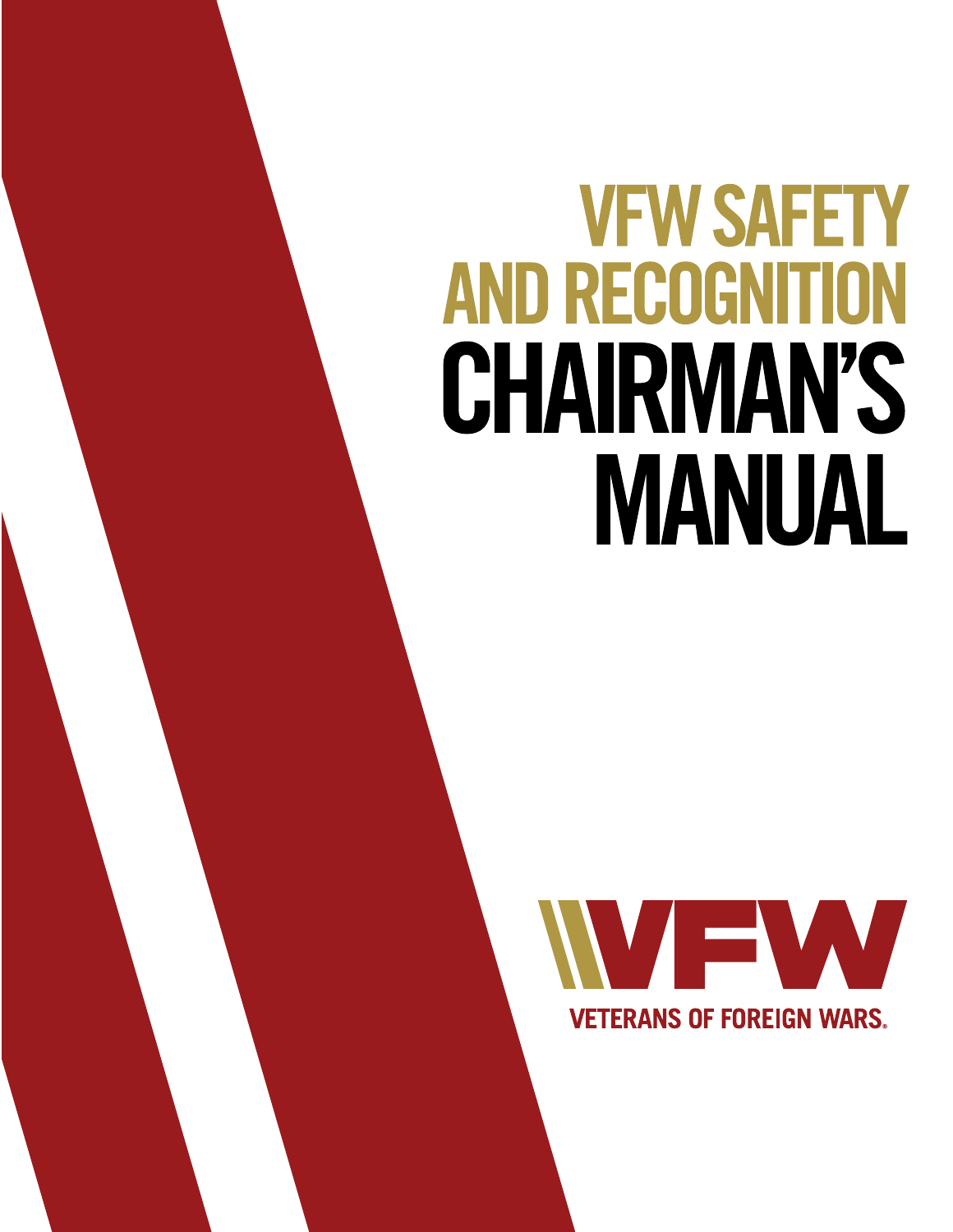

## **SERVING AMERICA'S COMMUNITIES AND HONORING THEIR PROTECTORS**

#### **The Role of the Chairman**

The VFW's chairmen do more than just plan projects to improve their communities. They also recruit volunteers, build relationships with community leaders, organize partnerships with civic groups and promote the VFW.

#### **You Are the Point Person**

A program chairman should understand one important fact right from the outset: You are the Post's point person in your community.

As chairman you will be your Post's liaison to:

- School teachers and administrators.
- Community leaders.
- Local military personnel.
- City government officials.
- Members of civic groups.
- Members of the media.
- Your fellow veterans.

Seek out these new relationships. When it comes time to recruit volunteers or you need specialized expertise for Post projects, these community contacts will prove invaluable. Project an outgoing, friendly personality. Speak positively about your Post, your community and your projects. Articulate your thoughts and plans clearly, concisely and coherently. Remember, you represent not only your Post, but the entire VFW organization as well.

#### **Reporting Your Activities**

You may have heard it said that "the job's not over until the paperwork is done!" That is especially true of VFW Programs. A chairman must report their Post activities in their respective areas. Check with your respective Department chairman to learn what should be reported and in what form. Documentation of your programmatic efforts is the thing that ensures the VFW's reputation and our not-for-profit status.

#### **Master Organizational Skills**

As chairman, your talents must be varied. Consequently, your organizational skills should be fully developed.

Some of your specific duties include:

- Recruiting and maintaining a pool of active volunteers.
- Identifying and initiating programs needed in your community.
- Motivating your Post members, community volunteers and sponsors involved in your various projects.
- Recognizing your volunteers efforts
- Organizing and maintaining records, photos and newspaper clippings that document your activities.
- Reporting to your Department chairman the volunteer hours, dollars donated by the VFW, Auxiliary, and Cootie members and other information requested.

Through the contacts you've developed in your community, cooperate with other civic or fraternal groups. They may already be involved in community service programs you would like to undertake, or they may be eager to help with projects that you've planned. Also identify resources at your Post, talk with members and find out what special skills or hobbies they may have. Since 1923, the Veterans of Foreign Wars has concerned itself with the safety of the communities in which their Posts and members reside.

Alarmed over the post-WWI use of drugs, VFW magazine, then called Foreign Service, printed a resolution calling for President Warren G. Harding to declare a National Anti-Dope Week and set up a national conference to deal with the problem. VFW Posts began a process of making the public aware of the dangers of drug use that continues to this day.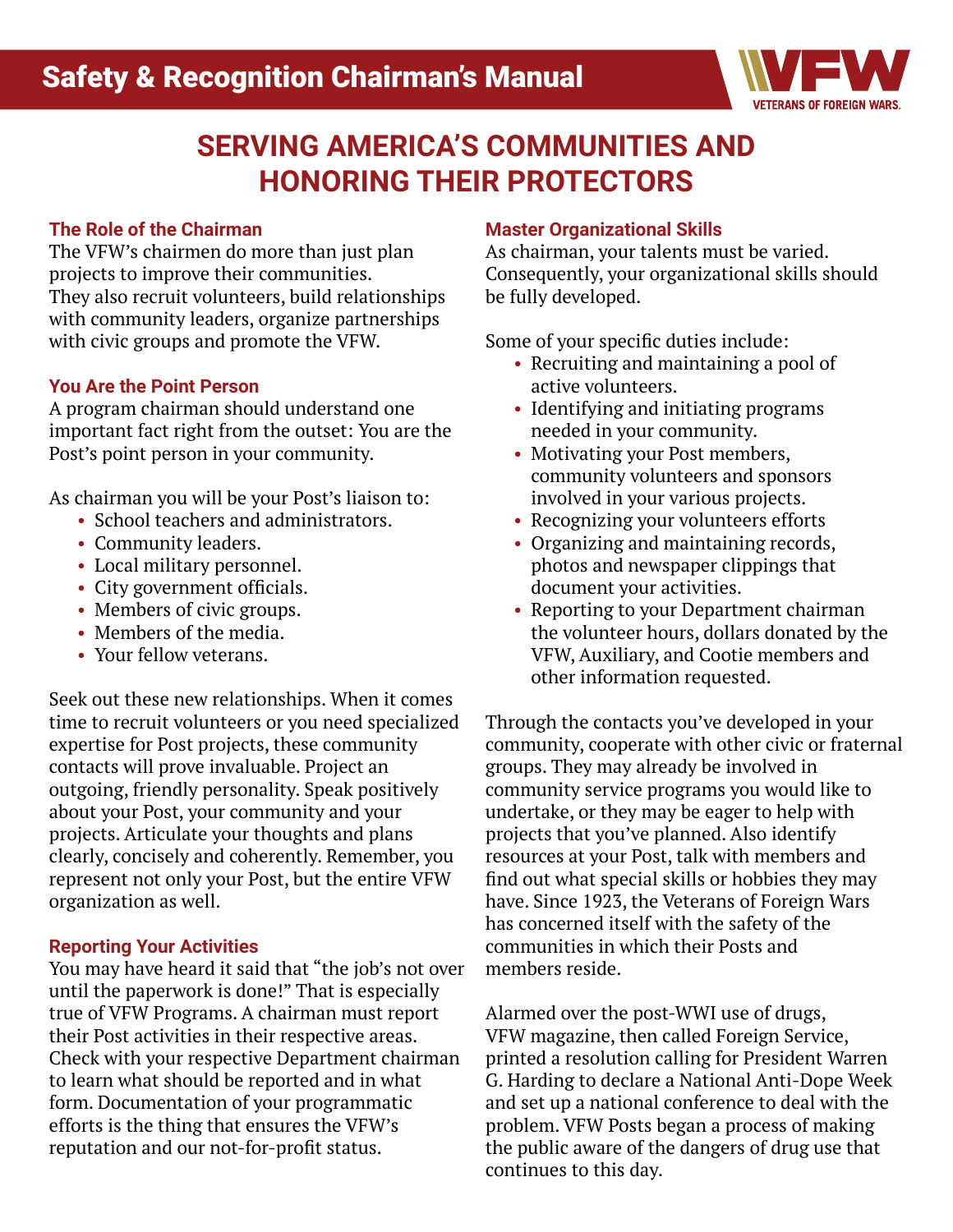Early on, VFW Posts began sponsoring bicycle safety clubs. In 1962, Posts started providing reflective stickers through the Lite-a-Bike program. When manufacturers began putting lights on bicycles, the reflective stickers were moved to backpacks and jackets and the program became Lite-a-Tike.

Working with the National Safety Council, driver safety programs were part of the first safety efforts. Later the VFW began to promote AARP's 55 Alive/Mature Driving program.

Throughout the history of the VFW, Posts have been quick to recognize the contributions of those who make our homes, highways and communities safer.

Today, VFW Posts regularly honor citizens who save lives and those who serve the community as emergency responders. A special section in this manual is dedicated to the ways in which these courageous individuals can be recognized at every level of the VFW.

In the late 1970s, VFW families became increasingly concerned about the safety of their children. One of the first organizations to create a child ID kit, the VFW provided hundreds of thousands of parents with this tool they hoped would never be used.

With the tragedy of 9/11, the VFW has begun encouraging Posts to utilize the resources of the Department of Homeland Security and the Federal Emergency Management Agency (FEMA). These organizations, as well as hundreds of others, provide printed materials about safety in the home, community, while traveling, almost anywhere.

Chairmen should visit the following websites and review the materials and information relevant to almost any emergency or security situation a community might encounter:

*[fema.gov](http://fema.gov) [dhs.gov](http://dhs.gov)*

VFW Post, District and Department Safety Chairmen play a vital role in the VFW's impact on our communities. They are responsible for overseeing the various safety programs at their respective level. To accomplish this purpose it is essential that they do the following:

- Read and understand all Safety Program materials.
- Maintain a working knowledge of all program aspects so as to be the authority on the Safety Program.
- Promote the execution of Safety Programs at their respective Post, District or Department levels.
- Provide timely and accurate program activity reports of Safety Program activities at their level.

#### **VFW Recognition Program**

The purpose of the VFW Recognition Program is twofold. First and foremost, as an organization of wartime veterans and their spouses, the VFW and Auxiliary understand the need to recognize and honor those individuals who have performed above and beyond their peers. Of particular significance are those who, like wartime veterans, have placed the safety and welfare of others above their own. Secondly, the VFW and its Auxiliary realize the value of these awards to the Post, District, Department and National organization. Recognizing worthy individuals makes the public aware of the VFW and Auxiliary and increases the public's respect and appreciation for these organizations. That increased respect and appreciation results in greater public support for these organizations and membership growth.

For those reasons, it is important that VFW and Auxiliary leaders at every level take advantage of every opportunity to honor worthy individuals and sometimes organizations. With that in mind, the VFW National organization has established a number of suggested awards. The Post/Auxiliary Safety Chairman should constantly be on the lookout for opportunities to honor individuals of all ages in the community.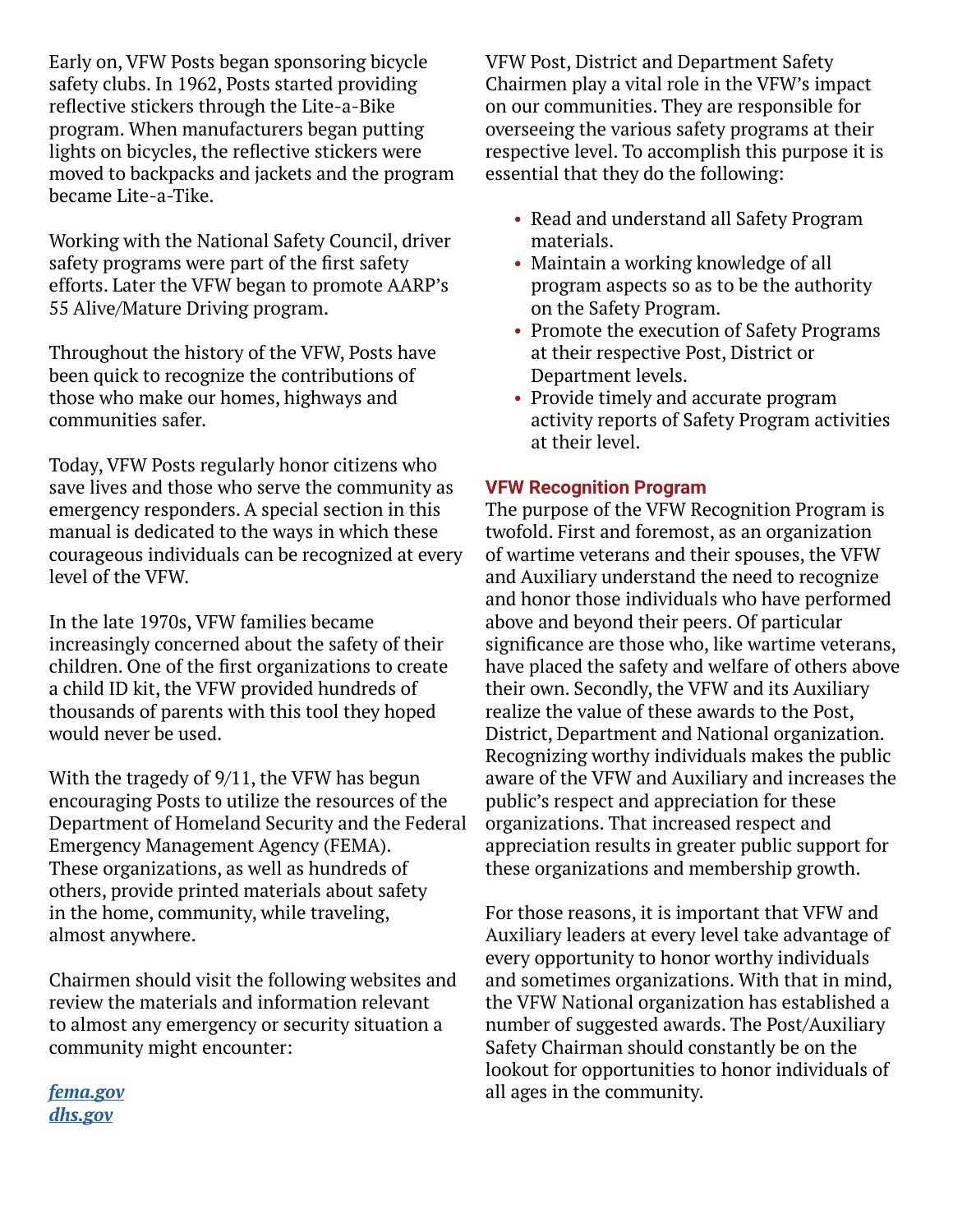#### *The following are suggested awards:*

#### **National Citation of Recognition**

These citations are available to recognize Posts or individual Post chairmen who have demonstrated an exceptionally high level of service to their community. VFW Department Chairmen are given sole responsibility for identifying those Posts and individuals within their Department worthy of this citation. Application forms including all criteria and instructions are sent to the Department by February. Completed forms listing each Post or chairman by name and Post number must be submitted to the national organization by May 1st to allow time for proper presentation at the Department Convention.

*If you have any questions, please call Tammy Beauchamp, 816.756.3390, ext 6287 or [tbeauchamp@vfw.org](mailto:tbeauchamp%40vfw.org?subject=VFW%20Safety%20and%20Recognition%20Manual%20Question).*

#### **Public Servant Award Citations for Emergency Medical Technicians, Law Enforcement Personnel and Firefighters**

Each year, the Veterans of Foreign Wars selects emergency medical technicians, law enforcement and firefighter personnel to receive VFW Public Servant Awards. Post Safety Chairmen are encouraged to submit a candidate for these awards to their Department Headquarters by January 1. The Department must select a single candidate for each of the three awards and submit those to VFW National Headquarters by February 1.

*NOTE: The VFW National Programs Department does not require all documentation items to be mailed to Kansas City, Missouri (from Department to National.) The only item the National VFW Programs Department requires is the "VFW Department Public Servant Award Citation Request Form", which is now available on the VFW website. You can locate this form by logging in to vfw.org and searching under "My VFW" in the Training and Support section. If there are any questions email [tbeauchamp@vfw.org](mailto:tbeauchamp%40vfw.org?subject=VFW%20Safety%20and%20Recognition%20Manual%20Question) or call 816.756.3390 ext. 6287.*

#### **VFW National Emergency Medical Technician Public Servant Citation**

Any individual, who actively gives emergency medical treatment, provides rescue service or civil disaster assistance as a member of any public or volunteer company organized to give emergency medical care, provide rescue and civil disaster assistance to our nation's citizens.

#### **VFW National Law Enforcement Public Servant Citation**

Any individual who serves in a municipal, county, state or federal unit tasked with enforcement of the laws pertaining to their area of responsibility. This award does not apply to individual employed by private companies or security services.

#### **VFW National Firefighters Public Servant Citation**

Any individual who actively fights fires as a member of any public or volunteer company organized to fight fires and give assistance to our nation's citizens.

#### *Criteria for these awards - Candidates must have demonstrated:*

- Recognition by their colleagues or those they serve.
- Consistent excellence in the performance of their duties.
- Consistent dedication to their official responsibilities over a period of years and continuous growth in responsibilities and skills within their profession.
- Dispatchers can compete for the awards.

#### *Documentation required for all Candidates:*

- Nomination letter containing the candidate's name, title, and identifying the award for which the individual should be considered.
- Include justification outlining background in field, accomplishments and awards. If personal identifiable information (PII) becomes a concern recommending an officer, please submit as much information as possible to justify nomination.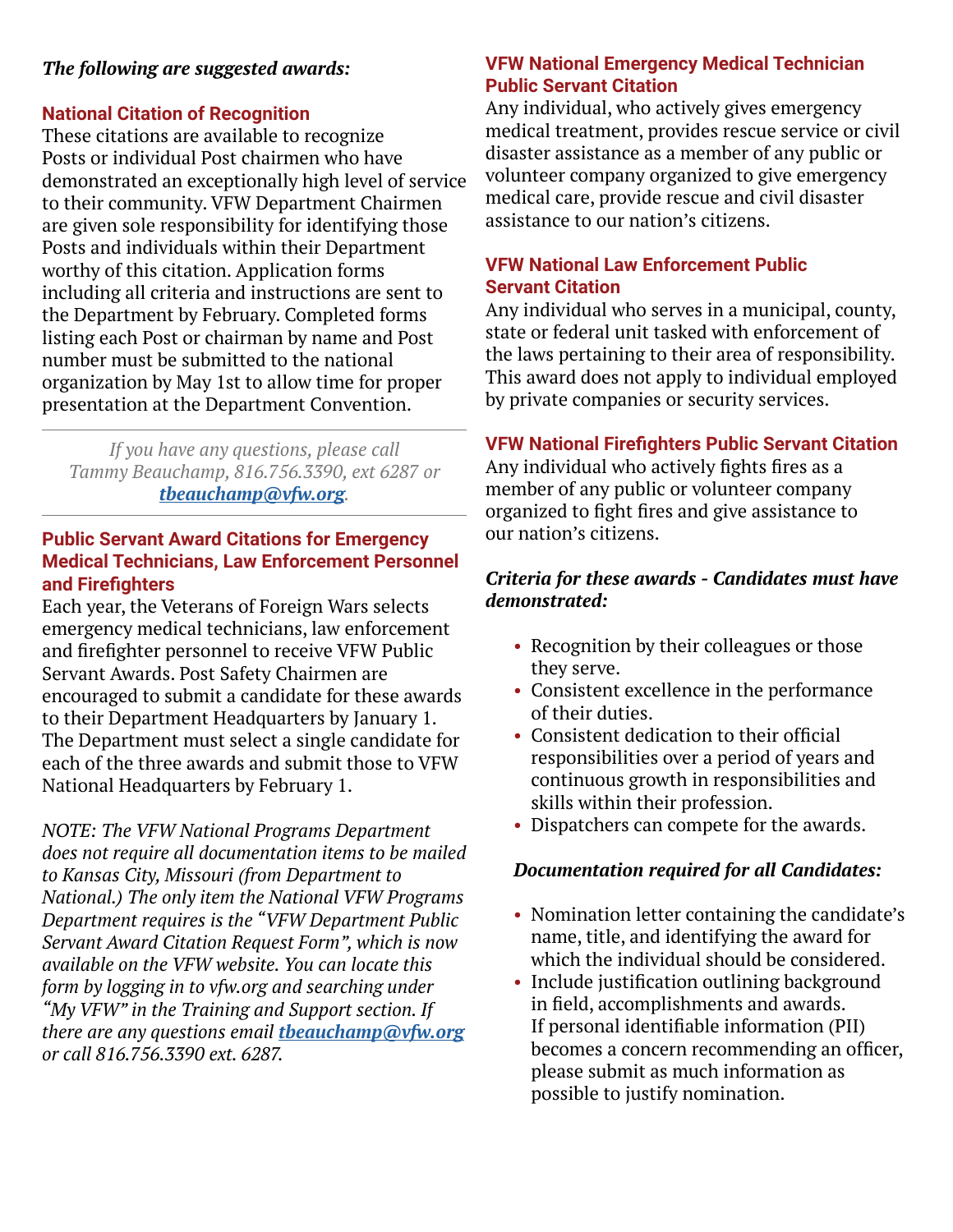Nomination – Post Safety Chairmen should send the above information to their Department Headquarters to arrive not later than January 1. The (1) page VFW Public Servant Award Citation Post Entry Form can be located by logging in to vfw.org and searching under "My VFW" in the Training & Support section. (Not required for Department judging.)

Departments should submit their "VFW Department Public Servant Award Citation Request Form" on vfw.org no later than February 1 to:

**VFW National Headquarters Attn: Programs 406 W. 34th Street Kansas City, MO 64111 Fax: 816.968.2779 Email:** *[tbeauchamp@vfw.org](mailto:tbeauchamp%40vfw.org?subject=VFW%20Safety%20and%20Recognition%20Manual%20Question)* **Phone: 816.756.3390, ext. 6287**

#### **Life Saving Award**

Safety Chairmen at Posts, Districts and Departments are encouraged to regularly identify and honor individuals throughout the year in their geographic area who have saved a life. The VFW National Programs office provides the following three different citations, free of charge, for local presentation.

- Regular Life Saving Citation Honors individuals who have, without regard for their own comfort, taken action resulting in the saving of another human life.
- Line of Duty Life Saving Citation Honors individuals who, in the execution of their assigned duties, have taken action resulting in the saving of another human life.
- Valor Life Saving Citation Honors civilians who have taken action resulting in the saving of another human life and have placed their own safety at risk.

Safety Chairmen should request citations by sending the following to VFW Programs, VFW National Headquarters, 406 West 34th Street, Kansas City, MO 64111, fax: 816.968.2779, e-mail *[tbeauchamp@vfw.org](mailto:tbeauchamp%40vfw.org?subject=VFW%20Safety%20and%20Recognition%20Manual%20Question).*

- Documentation of the event newspaper clippings, articles, etc.
- Completed VFW Life Saving Award Citation Entry Form. The (1) page VFW Life Saving Award Citation Entry Form can be located by logging in to vfw.org and searching under "My VFW" in the Training & Support section.

*If you have any questions, please call Tammy Beauchamp, 816.756.3390, ext 6287 or [tbeauchamp@vfw.org](mailto:tbeauchamp%40vfw.org?subject=VFW%20Safety%20and%20Recognition%20Manual%20Question).*

#### **Youth Cadet Awards Programs**

The VFW awards for special recognition of outstanding achievement and exceptional leadership are available for Junior and Senior ROTC programs, Naval Sea Cadets and Civil Air Patrol Cadets. If any of these programs exist in your community, these awards provide your Post an outstanding opportunity to honor these patriotic young people.

Youth Cadet Awards Administration Cadet awards may be initiated by the local VFW Post or directly by the cadet's unit. In either case, documentation should come from the unit as follows:

- Naval Sea Cadets: from the unit commanding officer in a letter with copy to NSCC HQ.
- Civil Air Patrol Cadets: from the candidate's squadron by submitting a CAP-120 form.
- JROTC/SROTC Cadets: from the unit by submitting a letter documenting the criteria.

#### *All letters of nomination should be sent to:*

**VFW Programs VFW National Headquarters 406 W. 34th Street Kansas City, MO 64111 Fax: 816.968.2779 Email:** *[scouting@vfw.org](mailto:scouting%40vfw.org?subject=Scouting%20Letter%20of%20Nomination)*